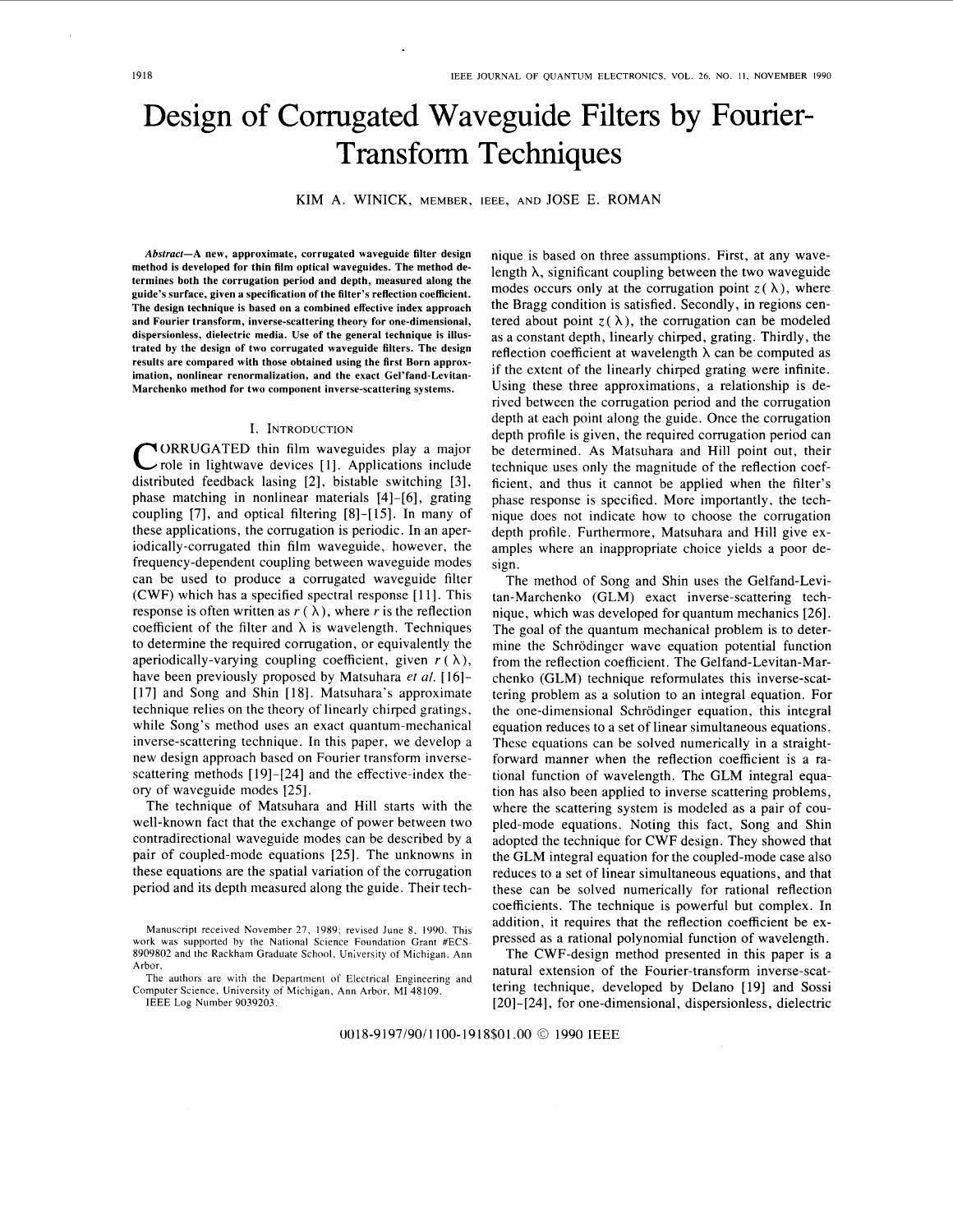media. This Fourier-transform technique has been successfully applied to dielectrics by Dobrowski *et al.* 1271- [29], Bovin and D. St. Germain [30], and Jaggard and Kim [31]. By establishing a connection between CWG filters and one-dimensional, stratified, dielectric media, we show that the Fourier-transform technique can be extended to CWF design.

The outline of this paper is as follows. In Section **I1**  optical propagation through a CWF is analyzed, along the lines of Basu and Ballantyne [32], using an effective index method. A two by two transfer matrix is derived for a small section of the guide, whose thickness measured perpendicular to the direction of propagation, is much less than the corrugation period. This matrix is shown to be identical to the corresponding matrix of a single-layer, homogeneous, dielectric slab provided: (1) the refractive index of the slab equals the local effective index of the guide, *Neff,* and (2) the slab thickness is equal to the thickness of the guide section.

The value of  $N_{\text{eff}}$  is computed based on the local corrugation height of the guide section, the parameters of the guide, and the dispersion equation for a three material waveguide. Although the equivalent dielectric slab will exhibit some wavelength dispersion, this effect is small enough to be neglected. Thus, with the above provisions satisfied, the correspondence between propagation through one-dimensional, dispersionless, stratified, dielectric media and corrugated waveguides is established.

In Section 111 Fourier-transform inverse-scattering techniques are introduced for one-dimensional, dispersionless, dielectric media. Three different approximate solutions are derived, based upon the direct problem of determining the reflection coefficient  $r(\lambda)$  given a onedimensional refractive-index profile  $n(z)$ . Each of the solutions establishes a Fourier-transform relationship between  $n(z)$  and a function of  $r(\lambda)$ .

Section **IV** combines the results of the previous two sections to yield an analytic procedure for the design of CWF. First, given a desired reflection coefficient  $r(\lambda)$ the refractive index profile  $n(z)$  is found using the Fourier-transform techniques of Section **111.** Next, the equivalent effective index profile  $N_{\text{eff}}(z)$  is evaluated from  $n(z)$ using the results of Section **11.** Finally, the waveguide corrugation is determined from  $N_{\text{eff}}(z)$  by applying the waveguide dispersion equation.

In Section **V** two design examples are presented based on the above procedure, and good results are demonstrated. Fabrication issues are also briefly discussed. In Section **VI** our designs are compared to those obtained using the first Born approximation, a nonlinear renormalization technique, and the exact Gel'fand-Levitan-Marchenko approach for two-component scattering systems. These comparisons indicate that our technique is considerably more accurate than the first Born approximation, virtually identical to the nonlinear renormalization approach, and nearly as accurate as the more complex GLM method. Finally, Section **VI1** contains a summary of our results.

#### **11.** THE EFFECTIVE INDEX METHOD

Consider the planar, thin film waveguide shown in [Fig.](#page-2-0) [1.](#page-2-0) This is a three-layer dielectric guide, consisting of cover, film and substrate layers, having refractive indexes  $n_c$ ,  $n_f$ , and  $n_c$ , respectively. The interface between the film and cover layers has a shallow surface corrugation, which is quasi-periodic. The film thickness of the guide is given by  $h(z) = h_0 + \Delta h(z)$ , where  $h_0$  is the film thickness in the unperturbed regions. Light of free-space wavelength  $\lambda$  is confined to the film region by total internal reflection at the film-cover and film-substrate interfaces  $(n_c < n_s < n_f)$ .

It is assumed that the film is sufficiently thin so that the guide only supports two TE-polarized, contradirectional, guided waves of the lowest order mode. These TE-polarized waves have an electric field component only along the y direction. Following a standard perturbation theory analysis, we write the electric field as

$$
E_{y}(x, y, z) = E_{F y}(x, y, z) + E_{B y}(x, y, z) \quad (2.1)
$$

where

$$
E_{F_{\rm V}}(x, y, z) = A(z) E(x) \exp \left[-i\beta(z)z\right] \quad (2.2)
$$

$$
E_{By}(x, y, z) = B(z) E(x) \exp [i\beta(z)z]. \qquad (2.3)
$$

The time dependence of the fields is assumed to be exp  $[i\omega t]$ . In (2.1)–(2.3), the subscripts *F* and *B* denote the forward-propagating (i.e.,  $+z$  direction) and backwardpropagating  $(i.e., -z$  direction) waves, respectively.  $E(x)$  is the normalized mode profile supported by the guide in the unperturbed regions.  $\beta(z)$  is the propagation constant, and it is given by the dispersion equation below 1251

$$
V[1-b]^{1/2} = \tan^{-1} [b/(1-b)]^{1/2}
$$
  
+ 
$$
\tan^{-1} [(b+a)/(1-b)]^{1/2}
$$
 (2.4)

where

$$
V(z) = \frac{2\pi}{\lambda} h(z) \left[ n_f^2 - n_s^2 \right]^{1/2}
$$
 (2.5)

$$
N_{\rm eff}(z) = \beta(z) \left(2\pi/\lambda\right)^{-1} \tag{2.6}
$$

$$
b(z) = (N_{\rm eff}^2(z) - n_s^2)/(n_f^2 - n_s^2) \qquad (2.7)
$$

$$
a = (n_s^2 - n_c^2)/(n_f^2 - n_s^2). \qquad (2.8)
$$

 $N_{\text{eff}}(z)$  is the local-effective index of the guide. We decompose the corrugated region of the film into *N* thin, parallel slabs of equal width  $\Delta W_i = z_i - z_{i-1}$ , with the geometry of the ith slab as indicated in [Fig. 1.](#page-2-0) This slab is centered about the point  $p_i = (z_{i-1} + z_i)/2$ , and it is assumed to be sufficiently thin so that  $h(z) \approx h(p_i) =$ <br>  $h_i$ ,  $\beta(z) \approx \beta(p_i) = \beta_i$ ,  $A(z) \approx A(p_i) = A_i$ ,  $B(z) \approx$ <br>  $B(p_i) = B_i$ , and  $N_{\text{eff}}(z) \approx N_{\text{eff}}(z_i) = N_i$  for  $z_{i-1} \le z \le$ <br>  $B(\bar{p_i}) = B_i$ , and  $N_{\text{eff}}(z) \approx \pi A(\bar{p_i})$  $h_i$ ,  $\beta(z) \approx \beta(p_i) = \beta_i$ ,  $A(z) \approx A(p_i) = A_i$ ,  $B(z) \approx B(p_i) = B_i$ , and  $N_{\text{eff}}(z) \approx N_{\text{eff}}(z_i) = N_i$  for  $z_{i-1} \le z \le \beta_i$  $z_i$ . In the *i*th slab (2.2) and (2.3) can then be rewritten as

$$
E_{F_y}(x, y, z) = A_i E(x) \exp \left[ -i \beta_i (z - p_i) \right] \quad (2.9)
$$

$$
E_{By}(x, y, z) = B_i E(x) \exp [i\beta_i(z - p_i)].
$$
 (2.10)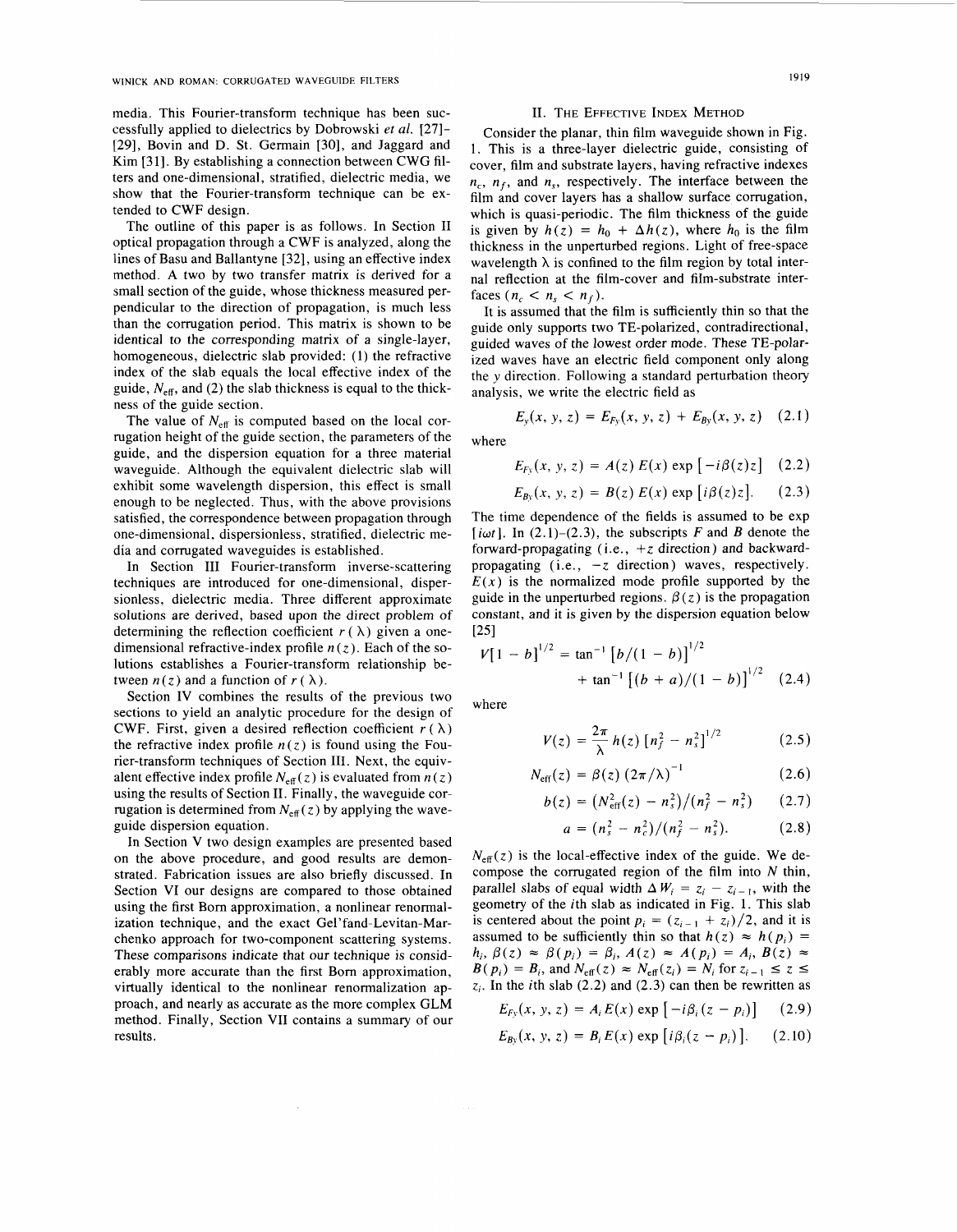<span id="page-2-0"></span>

Fig. 1. **Geometry** of **cormgated waveguide.** 

From Maxwell's equations it follows that

$$
\nabla x E = -j\omega u H \qquad (2.11)
$$

where  $u$  is the permeability of free space and therefore

$$
H_x(x, y, z) = H_{Fx}(x, y, z) + H_{Bx}(x, y, z) \quad (2.12)
$$

where

$$
H_{Fx}(x, y, z) = \frac{-\beta_i}{\omega u} E_{Fy}(x, y, z) \qquad (2.13)
$$

$$
H_{Bx}(x, y, z) = \frac{\beta_i}{\omega u} E_{By}(x, y, z). \qquad (2.14)
$$

Let  $z_i^-$  and  $z_i^+$  denote the values of *z* just to the left of and to the right of *zi,* respectively. The electromagnetic boundary conditions require that  $E_y$  and  $H_x$  be continuous across interface between the  $(i - 1)$ th and *i*th slabs. Therefore, it follows from **(2.6), (2.13),** and **(2.14)** that

$$
V_{i-1}\left[\frac{E_{F_y}(x, y, z_{i-1}^-)}{E_{B_y}(x, y, z_{i-1}^-)}\right] = V_i\left[\frac{E_{F_y}(x, y, z_{i-1}^+)}{E_{B_y}(x, y, z_{i-1}^+)}\right]
$$
(2.15)

where the matrix  $V_i$  is given by

$$
V_i = \begin{bmatrix} 1 & 1 \\ -N_i & N_i \end{bmatrix}.
$$
 (2.16)

It also follows immediately from **(2.9)** and **(2.10)** that propagation across the ith slab can be written as

$$
\begin{bmatrix} E_{Fy}(x, y, z_{i-1}^+) \\ E_{By}(x, y, z_{i-1}^+) \end{bmatrix} = U_i \begin{bmatrix} E_{Fy}(x, y, z_i^-) \\ E_{By}(x, y, z_i^-) \end{bmatrix}
$$
 (2.17)

where the matrix  $U_i$  is given by

$$
U_i = \begin{bmatrix} exp \left[ i \frac{2\pi}{\lambda} N_i \Delta w_i \right] & 0 \\ 0 & exp \left[ -i \frac{2\pi}{\lambda} N_i \Delta w_i \right] \end{bmatrix}.
$$
 (2.18)

Combining **(2.15)-(2.18)** yields

$$
\begin{aligned}\n\left[E_{Fy}(x, y, z_0^-)\right] \\
E_{By}(x, y, z_0^-)\n\end{aligned}
$$
\n
$$
= \mathbf{V}_0^{-1} \left[ \prod_{i=1}^N \mathbf{M}_i \right] \mathbf{V}_{N+1} \left[ \frac{E_{Fy}(x, y, z_N^+)}{E_{By}(x, y, z_N^+)} \right] (2.19)
$$

where

$$
M_i = V_i U_i V_i^{-1} \qquad (2.20)
$$

Note that **(2.19)** relates the complex amplitude of the forward- and backward-propagating guided waves at the beginning of the corrugated section  $z = z_0$  to the corresponding waves at the end  $z = z_N = z_0 + L$ . The CWF reflection and normalized transmission coefficients  $r(\lambda)$ and  $t(\lambda)$ , respectively, are defined below for a guided wave incident at  $z = z_0$ .

$$
r(\lambda) = \frac{E_{By}(x, y, z_0^-)}{E_{Fy}(x, y, z_0^-)}
$$
 with  $E_{By}(x, y, z_N^+)$  set to 0  
(2.21)

and

$$
t(\lambda) = \frac{E_{Fy}(x, y, z_N^+) n(z_N^+)}{E_{Fy}(x, y, z_0^-) n(z_0^-)}
$$
  
with  $E_{By}(x, y, z_N^+)$  set to 0. (2.22)

It can be shown that the above effective-index technique is valid for TE-mode propagation **[33],** and that it yields results equivalent to those obtained from a coupledmode theory analysis **[34].** The development given above can be paralleled for TM-modes, and **(2.16), (2.18), (2.19),** and **(2.20)** would be obtained unaltered. It is known, however, that this result is inconsistent with coupled-mode theory **[25].** As noted by Verly *et al.* **[35]** this discrepancy occurs because the effective index method does not account for the boundary conditions at the corrugated surface-coverplate interface. For TE-modes this fact is not significant, since the *E* and *H* fields are always continuous across this interface. For TM-modes, however, there is a periodic discontinuity in  $E<sub>r</sub>$  at the interface. This periodic discontinuity gives rise to an additional coupling term, which the effective-index analysis neglects. It is easy, however, to modify the effective-index method to include this effect **[35],** and thus extend our design technique to TM modes.

Consider now a dielectric of infinite extent in the *x* and y dimensions. Assume that the refractive index variation of the dielectric is only along the z-direction and that a normally incident plane wave strikes its front surface. It is clear that the analysis and the equations given above will remain valid, provided that: (1)  $E(x)$  is replaced by a constant and (2)  $N_i$  is replaced by the refractive index of the *i*th slab at wavelength  $\lambda$ . Thus, TE-mode propagation through a CWF is equivalent to propagation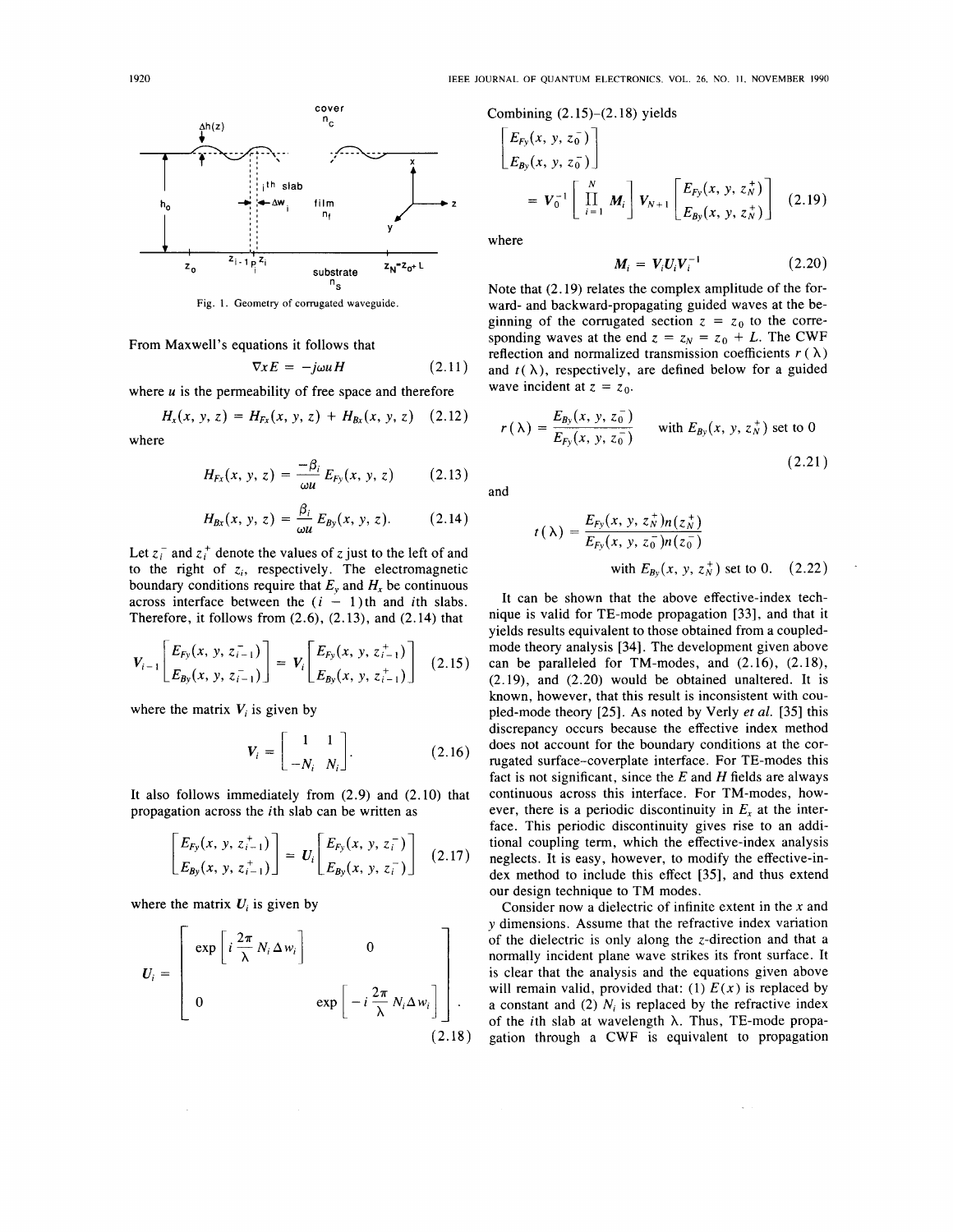through a one-dimensional, stratified, dielectric media with refractive index  $n(z) = N_{\text{eff}}(z)$ .

 $N_{\text{eff}}(z)$  is a function of wavelength  $\lambda$ , and therefore the refractive index in the equivalent dielectric medium must exhibit dispersion. In most cases, however, the dispersion can be neglected over the filter band of interest. This fact is shown below by bounding the dispersive term in the  $U_i$ and *V<sub>i</sub>* matrices. We start with the following two expressions, which are derived in the Appendix.

$$
\frac{\Delta_{\lambda}N_{\text{eff}}(z)}{N_{\text{eff}}(z)} = -\frac{h(z)}{h_{\text{eff}}(z)}\frac{(n_f^2 - N_{\text{eff}}^2(z))}{N_{\text{eff}}^2(z)}\frac{\Delta\lambda}{\lambda}
$$
 (2.23)

$$
\frac{\Delta_h N_{\rm eff}(z)}{N_{\rm eff}(z)} = \frac{h(z)}{h_{\rm eff}(z)} \frac{\left(n_f^2 - N_{\rm eff}^2(z)\right)}{N_{\rm eff}^2(z)} \frac{\Delta h}{h(z)}.\tag{2.24}
$$

 $\Delta_{\lambda} N_{\text{eff}}(z)$  and  $\Delta_h N_{\text{eff}}(z)$  are the changes in effective index due to wavelength, and film thickness changes  $\Delta\lambda$ and  $\Delta h$ , respectively.  $h_{\text{eff}}(z)$  is the effective film height and is given by [25]  $\frac{1}{2}$ 

$$
h_{\text{eff}}(z) = \frac{\left(V + b^{-1/2}(z) + \left(a + b(z)\right)^{-1/2}\right)}{\frac{2\pi}{\lambda}\left[n_f^2 - n_s^2\right]^{1/2}}.
$$
 (2.25)

 $h_{\text{eff}}(z)$  equals the actual film height  $h(z)$  plus the  $1/e$ amplitude penetration depths of the guided mode into the substrate and coverplate regions. Typically,  $h_{\text{eff}}(z)$  <  $2h(z)$ .

Consider first the  $V_i$  matrix. In general,  $\Delta \lambda / \lambda$  is quite small compared to the maximum values of  $\Delta h/h(z)$ , which are typically a few percent [8]. For instance, if the desired filter has a reflection bandwidth of  $10 \text{ Å}$  and the band center is at a wavelength of 5000 Å, then  $\Delta \lambda / \lambda \approx$  $10^{-3}$ . It therefore follows from (2.23) and (2.24) that  $\Delta_{\lambda}N_{\text{eff}}(z) \ll \Delta_hN_{\text{eff}}(z)$ . Thus, the effect of  $\Delta_{\lambda}N_{\text{eff}}(z)$ can usually be neglected in the  $V_i$  matrices.

Next, we will examine the  $U_i$  matrix. Using the fact that  $h(z) < h_{\text{eff}}(z)$ , (2.23) can be rewritten as

$$
\left|\frac{\Delta_{\lambda}N_{\rm eff}(z)/N_{\rm eff}(z)}{\Delta\lambda/\lambda}\right| < \frac{(n_f^2 - N_{\rm eff}^2)}{N_{\rm eff}^2(z)} < \frac{(n_f^2 - n_s^2)}{n_s^2}.\tag{2.26}
$$

Consider now the phase factor  $(2\pi/\lambda)N_i\Delta W_i$  in the  $U_i$ matrix. The change of this factor, due to a change  $\Delta \lambda$  in wavelength, is given by

$$
-\frac{2\pi}{\lambda^2} N_i \left(\Delta W_i\right) \left(\Delta \lambda\right) + \frac{2\pi}{\lambda} \left(\Delta_\lambda N_i\right) \left(\Delta W_i\right). \quad (2.27)
$$

The first and second terms in this expression represent the nondispersive and the wavelength dispersive phase contributions, respectively. In practice, the film index,  $n_f$ , is often close in value to the substrate index *n,.* Thus from (2.26), it follows that the wavelength dispersive term in  $U_i$  is usually small compared to the nondispersive contribution.

# III. INVERSE SCATTERING USING THE FOURIER **TRANSFORM**

Consider an isotropic dielectric slab of infinite extent in the **x** and *y* dimensions. Along the z direction, the slab is bounded by the  $z = 0$  and  $z = L$  planes. The refractive index,  $n(z)$ , is constant in the half spaces  $z \le 0$  and  $z \ge 1$ *L,* continuous everywhere, and varies only as a function of z. A plane wave traveling in the *+z* direction is normally incident upon the slab interface  $z = 0$ . The total electric field  $E_y(x, y, z)$  can be written as

$$
E_{y}(x, y, z) = E_{Fy}(x, y, z) + E_{By}(x, y, z) \quad (3.1)
$$

where the electric fields  $E_{F_y}(x, y, z)$  and  $E_{By}(x, y, z)$  correspond to plane waves propagating in the  $+z$  and  $-z$ directions, respectively. The reflection and normalized transmission coefficients *r* and *t,* for a forward-propagating wave incident at *z,* are defined by

$$
r(\lambda, z) = \frac{E_{By}(x, y, z)}{E_{F_y}(x, y, z)}
$$
 (3.2)

and

$$
t(\lambda, z) = \frac{E_{Fy}(x, y, L)}{E_{Fy}(x, y, z)} \frac{n(L)}{n(z)}.
$$
 (3.3)

Note that  $R(\lambda) = |r(\lambda, 0)|^2$  is the fraction of incident power reflected at the  $z = 0$  boundary. Similarly,  $T(\lambda)$  $= |t(\lambda, 0)|^2 = 1 - R(\lambda)$  equals the fraction of incident power transmitted through the  $z = L$  surface.

The goal of one-dimensional inverse scattering is to obtain  $n(z)$  given  $r(\lambda, 0)$  data. Many techniques are available to perform this task, each having a different degree of accuracy and complexity. We have restricted our analysis to Fourier based methods since they are (1) simple to understand, (2) very easy to implement, (3) numerically stable, and (4) yield reasonably accurate results. The exact GLM technique, which is considerably more complex, is discussed in Section **VI.** The following Fourier design relationships will be used to design corrugated waveguide filters.

$$
r(\lambda, 0) \approx \int_0^{s_L} \frac{n'(s)}{2n(s)} e^{-iks} ds
$$
  
provided  $|r(\lambda, 0)| \ll 1$  (3.4)

$$
\left[\frac{1}{2}\left(\frac{1}{T(\lambda)}-T(\lambda)\right)\right]^{1/2}\approx \left|\int_0^{s_L}\frac{n'(s)}{2n(s)}e^{-iks}\,ds\right|\quad(3.5)
$$

$$
\tanh^{-1}\left[r\left(\lambda,\,0\right)\right]\approx\,\int_0^{s_L}\frac{n'\left(s\right)}{2n\left(s\right)}\,e^{-iks}\,ds\qquad(3.6)
$$

where  $k = 2\pi/\lambda$ , the prime denotes a derivative, and  $n(s)$ equals the refractive index, given as a function of twice the optical path length  $s$ ;  $s$  and  $s<sub>L</sub>$  are given below:

$$
s(z) = 2 \int_0^z n(u) du \qquad (3.7)
$$

$$
s_L = 2 \int_0^L n(u) \, du. \tag{3.8}
$$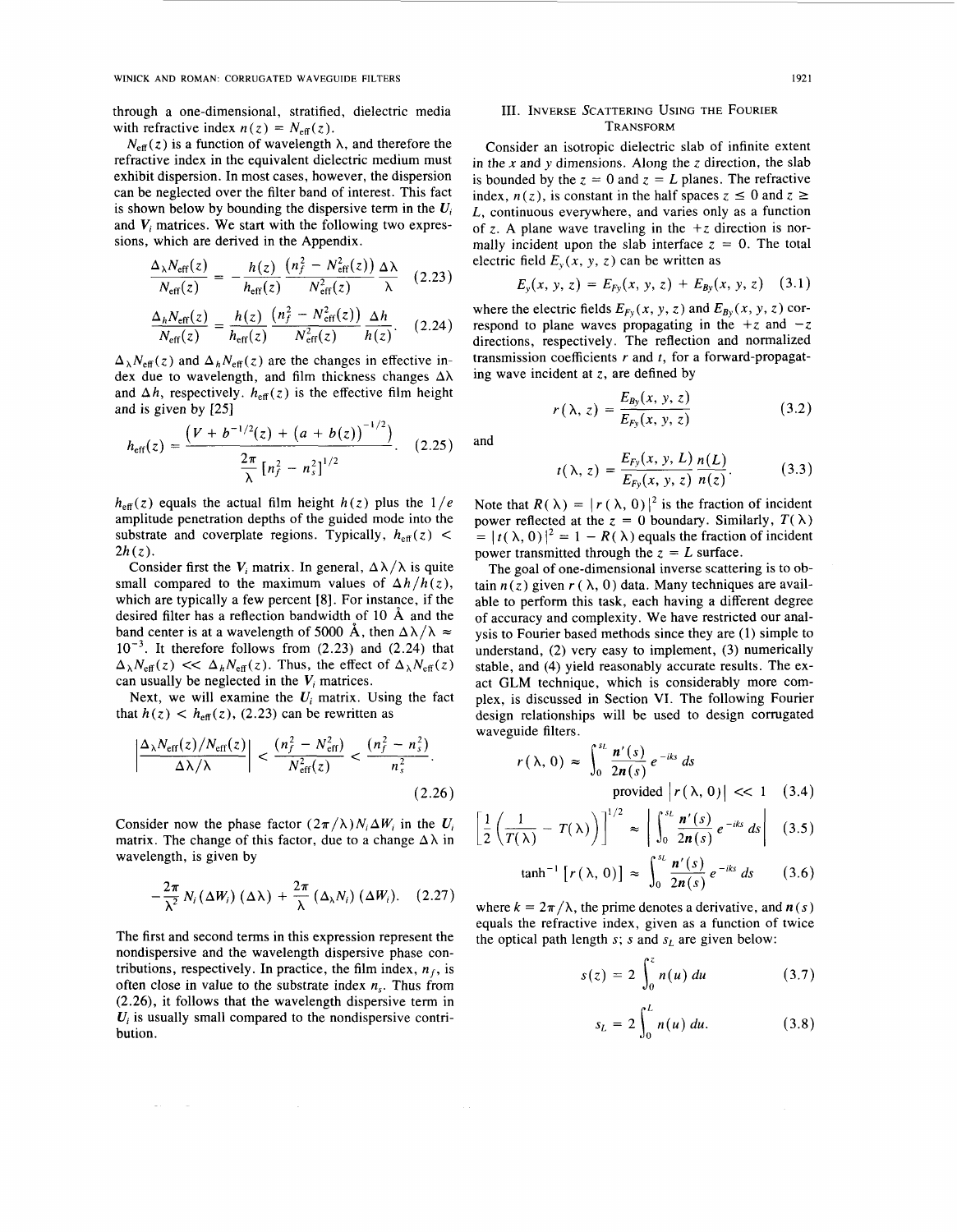IEEE JOURNAL OF QUANTUM ELECTRONICS. VOL. 26, NO. 11. NOVEMBER 1990

<span id="page-4-0"></span>1922

Observe that (3.7) can also be written as

$$
z = \int_0^s \frac{1}{2n(s)} ds. \tag{3.9}
$$

Defining  $f(k)$  by either

$$
f(k) = r(\lambda, 0) \quad \text{for } |r(\lambda, 0)| \ll 1 \qquad (3.10)
$$

or

$$
f(k) = \left[\frac{1}{2}\left(\frac{1}{T(k)} - T(k)\right)\right]^{1/2} \exp\left[i\phi(k)\right] \quad (3.11)
$$

or

$$
f(k) = \tanh^{-1}(r(\lambda, 0))
$$
\n(3.12)

and letting  $L \rightarrow \infty$ , (3.4)–(3.6) can be rewritten as

$$
f(k) \approx \int_{-\infty}^{\infty} \frac{n'(s)}{2n(s)} e^{-iks} ds. \qquad (3.13)
$$

Inversion of this Fourier transform yields

$$
\frac{n'(s)}{2n(s)} \approx \frac{1}{2\pi} \int_{-\infty}^{\infty} f(k) e^{iks} ds \qquad (3.14)
$$

where  $f(-k) \triangleq f^*(k)$ ,  $k \ge 0$ .

Equation (3.14) is the approximate solution to the onedimensional, inverse scattering problem for dispersionless, dielectric media. Given  $r(\lambda, 0)$  or  $T(k)$ , (3.14) together with either  $(3.10)$ ,  $(3.11)$ , or  $(3.12)$  can be used to determine  $n(s)$ . The refractive index profile is then computed, as a function of *z,* from (3.9). The Fourier-transform relationship between  $n(z)$  and  $f(k)$ , expressed by  $(3.11)$  and  $(3.14)$ , will be applied in Section IV to design CWG filters. For comparison purposes designs based on (3.10) and (3.12) will also be examined. Equations (3.11) and (3.12) will be found to yield designs of nearly equal accuracy, while (3.10) will produce a significantly inferior result. Equation (3.4) is the well-known first Born approximation. In the literature [3 11, the design technique based on (3.6) is sometimes referred to as nonlinear renormalization.

Equations (3.5) and (3.6) were first derived by Sossi [20] and Greenewalt *er al.* [36], respectively. The derivation of (3.4) and (3.6) follows directly from the Ricatti differential equation for  $r(\lambda, s)$  [37]. (Below we omit the explicit dependence of  $r$  on  $\lambda$  for notational simplicity.) *ria* (*sig*) and (3.6) follows directly by . The deri-<br>
(3.4) and (3.6) follows directly from the Ricatti<br>
al equation for  $r(\lambda, s)$  [37]. (Below we omit the<br>
ependence of  $r$  on  $\lambda$  for notational simplicity.)<br>  $r'(s) = \frac$ 

$$
r'(s) = \frac{n'(s)}{2n(s)} [1 - r^{2}(s)] + ikr(s). \quad (3.15)
$$

For low reflectivity (i.e.,  $|r(0)|^2 \ll 1$ ), the  $r^2(s)$  term can be neglected in (3.15), and direct integration then yields (3.4). At higher reflectivities, we observe [31]

$$
\tanh^{-1}\left[r(s)\right] \approx \frac{r(s)}{1 - r^2(s)}.\tag{3.16}
$$

Equation (3.16) is recognized as the first term in a Taylor series expansion of  $r(s)$  about the complex point  $r(s)$  =

0, since

$$
\frac{d}{dz} \tanh^{-1}(z) = \frac{1}{1 - z^2} \qquad \text{for } z \text{ a complex number}
$$
\n(3.17)

and tanh<sup>-1</sup> (0) = 0. It also follows from (3.17) that

$$
\frac{d}{ds} \tanh^{-1} (r(s)) = \frac{r'(s)}{1 - r^2(s)}.
$$
 (3.18)

Combining (3.15), (3.16), and (3.18) yields

$$
\frac{d}{ds} \tanh^{-1} (r(s)) \approx \frac{n'(s)}{2n(s)} + ik \tanh^{-1} [r(s)]. \quad (3.19)
$$

Direct integration of (3.19) now produces (3.6). The derivation of  $(3.5)$  can be found in  $[20]$ ,  $[21]$ .

### IV. CWG FILTER **DESIGN**

The results derived above will now be applied to the design of CWG filters. In view of the conclusions of Section II  $(3.13)$  and  $(3.7)$  become

$$
f(k) \approx \int_{-\infty}^{\infty} \frac{N'_{\rm eff}(s)}{2N_{\rm eff}(s)} e^{-iks} ds \qquad (4.1)
$$

$$
s(z) = 2 \int_0^z N_{\rm eff}(u) \ du. \tag{4.2}
$$

We now write  $N_{\text{eff}}(s)$  in the following form:

$$
N_{\rm eff}(s) = N_0 + \Delta N_{\rm eff}(s) \tag{4.3}
$$

where we assume that

$$
\left|\Delta N_{\rm eff}(s)\right| \ll N_0. \tag{4.4}
$$

This assumption is consistent with a requirement that the depth of the surface corrugation not exceed a small fraction of the waveguide height. In most cases of practical interest, the desired reflection coefficient  $r(\lambda, 0)$  is only nonzero over a small wavelength interval. For example, consider a sharp cut-off reflection filter centered at 5005 A with a bandwidth of 10 A

$$
r(\lambda) = \begin{cases} 1 & \text{for } 5000 \text{ Å } \le \lambda \le 5010 \text{ Å} \\ 0 & \text{elsewhere.} \end{cases}
$$

In these cases, it follows from (4.1) that  $d(\Delta N_{\text{eff}}(s))/ds$ is the Fourier transform of a narrowband function  $f(k)$ , and therefore  $\Delta N_{\text{eff}}(s)$  is quasi-sinusoidal. Thus we can write

$$
\Delta N_{\rm eff}(s) = \delta N_{\rm eff}(s) \cos \left[ k_0 s + \theta(s) \right] \quad (4.5)
$$

where  $\pi/(k_0^2 N_0)$  is the nominal period of the surface grating. Note that this nominal period satisfies the Bragg condition for light of wavelength  $2\pi/\lambda_0$ . Combining (4.1), (4.3), and (4.4) yields

$$
f(k) \approx \frac{ik}{2N_0} \int_{-\infty}^{\infty} \delta N_{\rm eff}(s) \cos (k_0 s + \theta(s)) e^{-iks} ds
$$
\n(4.6)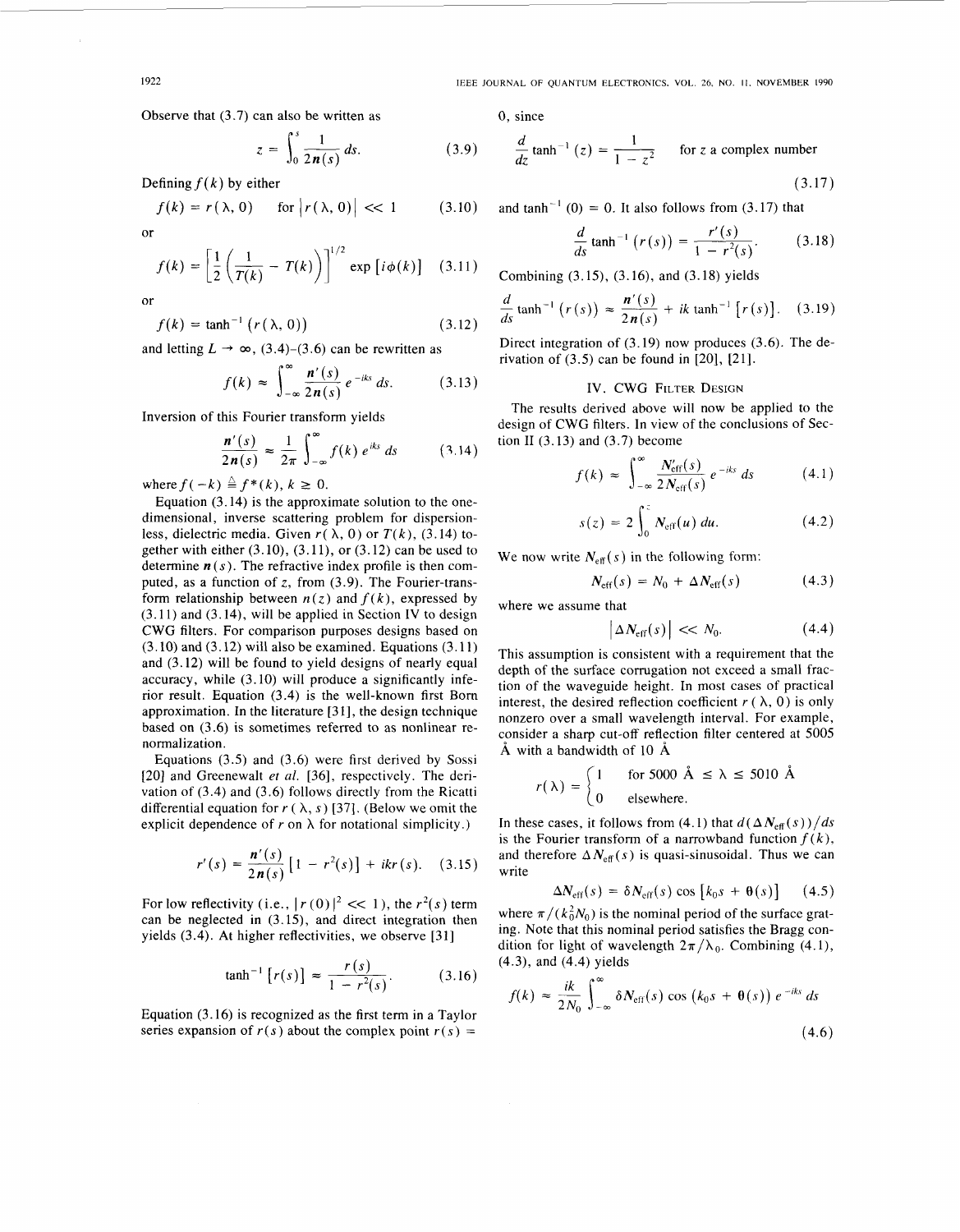WINICK AND ROMAN: CORRUGATED WAVEGUIDE FlLTERS **1923** 

$$
= \frac{ik}{4N_0} \int_{-\infty}^{\infty} \delta N_{\rm eff}(s) e^{i\theta(s)} e^{-i(k-k_0)s} ds
$$
  
+ 
$$
\frac{ik}{4N_0} \int_{-\infty}^{\infty} \delta N_{\rm eff}(s) - e^{i\theta(s)} e^{-i(k+k_0)s} ds.
$$
(4.7)

The second integral in (4.7) contains the complex exponential  $e^{-i(k + k_0)s}$  which varies very rapidly as a function of **s,** and therefore this integral is nearly zero. Hence, (4.7) can be written as

$$
f(\Delta k) \approx \frac{ik}{4N_0} \int_{-\infty}^{\infty} \delta N_{\rm eff}(s) \; e^{i\theta(s)} \, e^{-i\Delta ks} \; ds \quad (4.8)
$$

where

$$
\Delta k = k - k_0. \tag{4.9}
$$

Inversion of (4.8) yields

$$
\delta N_{\rm eff}(s) \; e^{i\theta(s)} = \frac{-i 2N_0}{\pi} \int_{-\infty}^{\infty} \frac{f(\Delta k)}{k_0 + \Delta k} \; e^{i\Delta k s} \; d(\Delta k). \tag{4.10}
$$

It follows from (4.2) and (4.4) that

$$
s \approx 2N_0 z. \tag{4.11}
$$

Combining (4.10) and (4.11) gives our final result

$$
\delta N_{\rm eff}(z) \, e^{i\theta(z)} \approx \frac{-i2N_0}{\pi} \int_{-\infty}^{\infty} \frac{f(\Delta k)}{k_0 + \Delta k} \, e^{i(\Delta k)2N_0 z} \, d(\Delta k)
$$
\n
$$
\approx \frac{-i2N_0}{\pi k_0} \int_{-\infty}^{\infty} f(\Delta k) \, e^{i(\Delta k)2N_0 z} \, d(\Delta k).
$$
\n(4.13)

Once  $N_0$  and  $k_0$  are specified,  $\Delta N_{\text{eff}}(z)$  is easily computed from either (4.12) or (4.13). We also note that these computations are numerically stable. Normally  $k_0$  will be choosen to lie near the center of the reflection coefficient's wavelength band. This choice will produce a  $\theta$ , which is a slowly varying function of 2.

The  $\Delta N_{\text{eff}}(z)$  given by (4.12) can be physically realized by corrugating the waveguide height *h.* The relationship between the local height corrugation  $\Delta h(z)$  and  $\Delta N_{\text{eff}}(z)$  is given by (2.24). With  $|\Delta N_{\text{eff}}(z)| \ll N_0$ , this equation becomes

$$
\Delta h(z) \approx \frac{N_0 h_{\rm eff}(0)}{n_f^2 - N_0^2} \Delta N_{\rm eff}(z). \tag{4.14}
$$

Equations (4.13) and (4.14), together with the  $f(k)$ 's specified by  $(3.10)$ ,  $(3.11)$ , or  $(3.12)$ , constitute the CWG filter design solution.

Finally, we note that an almost-periodic square wave can be represented as the sum of an infinite number of quasi-sinusoidal terms. At most a single quasi-sinusoidal term in this representation will contribute to the integral of (4.1). The remaining terms will make negligible contributions since they will not be phase matched to the complex exponential  $e^{-iks}$  appearing in the integrand. Therefore, the quasi-sinusoidal  $\Delta N_{\text{eff}}(z)$  can be replaced by a quasi-periodic square wave without affecting  $r(\lambda, \lambda)$ 0). Each cycle of this square wave will have the same period as the corresponding sinusoid, but an amplitude which is smaller by a factor of  $\pi/4$ . This  $\pi/4$  factor is the reciprocal of the first coefficient in the Fourier series expansion of a square wave.

# V. DESIGN EXAMPLES

In this section, two CWG filter design examples are presented. The designs are performed using Sossi's Fourier transform technique as described by  $(3.11)$  and  $(4.13)$ . The design process proceeds in five steps. First, the desired filter reflectance  $R(\lambda)$  is specified. Second,  $\Delta N_{\text{eff}}(z)$ is computed using (4.13) and (3.11), with  $\phi(k)$  set to zero, and the required integration performed numerically. Third, the period  $\Lambda(z)$  of each cycle of the resulting quasisinusoidal effective index profile is computed as

$$
\Lambda(z) = \frac{2\pi}{2k_0N_0 + \frac{d\theta(z)}{dz}}.
$$
\n(5.1)

Fourth, the filter length is truncated at the point where  $|\delta N_{\text{eff}}(z)|$  falls below approximately 10% of its maximum value. Fifth, the quasi-sinusoidal profile is replaced by a quasi-periodic square wave profile. Each cycle of this square wave has the same period as the corresponding sinusoid, but an amplitude which is smaller by a factor of  $\pi/4$ . Finally, the reflectance of the resulting filter is determined using the matrix-based effective index method described in Section 11.

Two filters, one "linear" and one "parabolic," were designed using the technique described above. Good results were obtained in both cases as indicated by Figs. 2 and 3. The design computations were performed in less than one minute on a MACIIx personal computer. For the "linear" filter  $\lambda_0$  and  $N_0$  were chosen to be 0.5005  $\mu$ m and 1.5, respectively. Similarly, for the parabolic design  $\lambda_0 = 0.5000 \mu \text{m}$  and  $N_0 = 1.5$ . The amplitude  $\delta N_{\text{eff}}(z)$ and the period  $\Lambda(z)$  for the linear filter design are plotted in Figs. 4 and 5. Figs. **6** and 7 are the equivalent plots for the parabolic design. A negative value for  $\delta N_{\text{eff}}(z)$  in Fig. 6 indicates a  $\pi$  phase shift in the sinusoidal grating corrugation. Note that the period is constant in Fig. 7. This constant periodicity follows directly from (4.13), since  $\theta(z)$  will be either 0 or  $\pi$  when  $f(k)$  is symmetrical about *k0.* 

Fabrication of nonperiodic corrugated waveguide filters is clearly a difficult task given the feature sizes involved. Below, we present some preliminary thoughts on the process. Two parameters define the filter, the effective index "variation"  $\delta N_{\text{eff}}(z)$  and the period  $\Lambda(z)$ . A careful examination of the analysis presented in Section I1 of this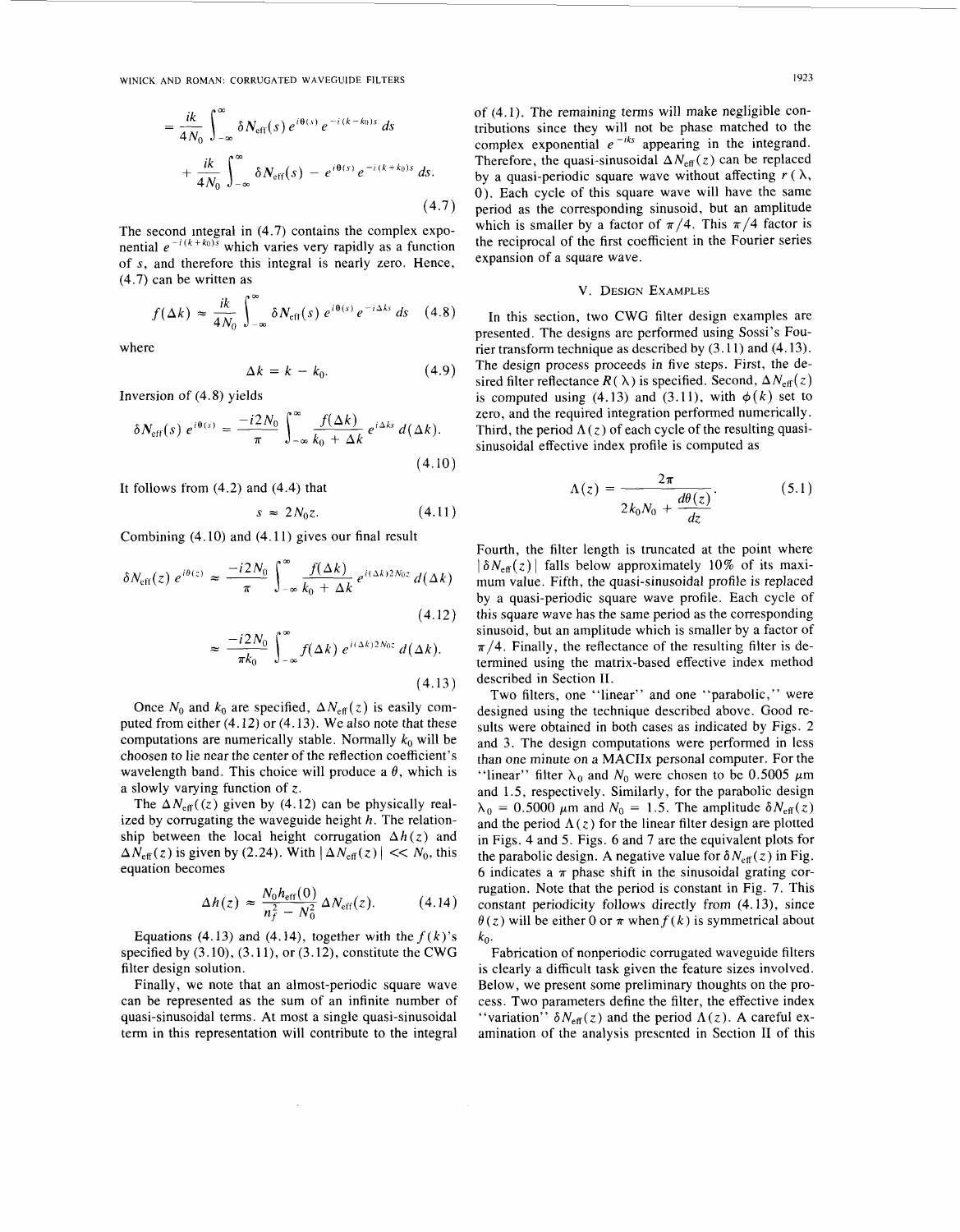

**Fig.** 2. **Linear cormgated waveguide filter.** 







**Fig. 4. Effective index amplitude profile for the linear CWG filter.** 



**Fig. 5. Effective index period profile for the linear CWG filter.** 



**Fig. 6. Effective index period profile for the parabolic CWG filter.** 



**Fig. 7. Effective index period profile for the parabolic CWG filter.** 

 $\bar{\omega}$  and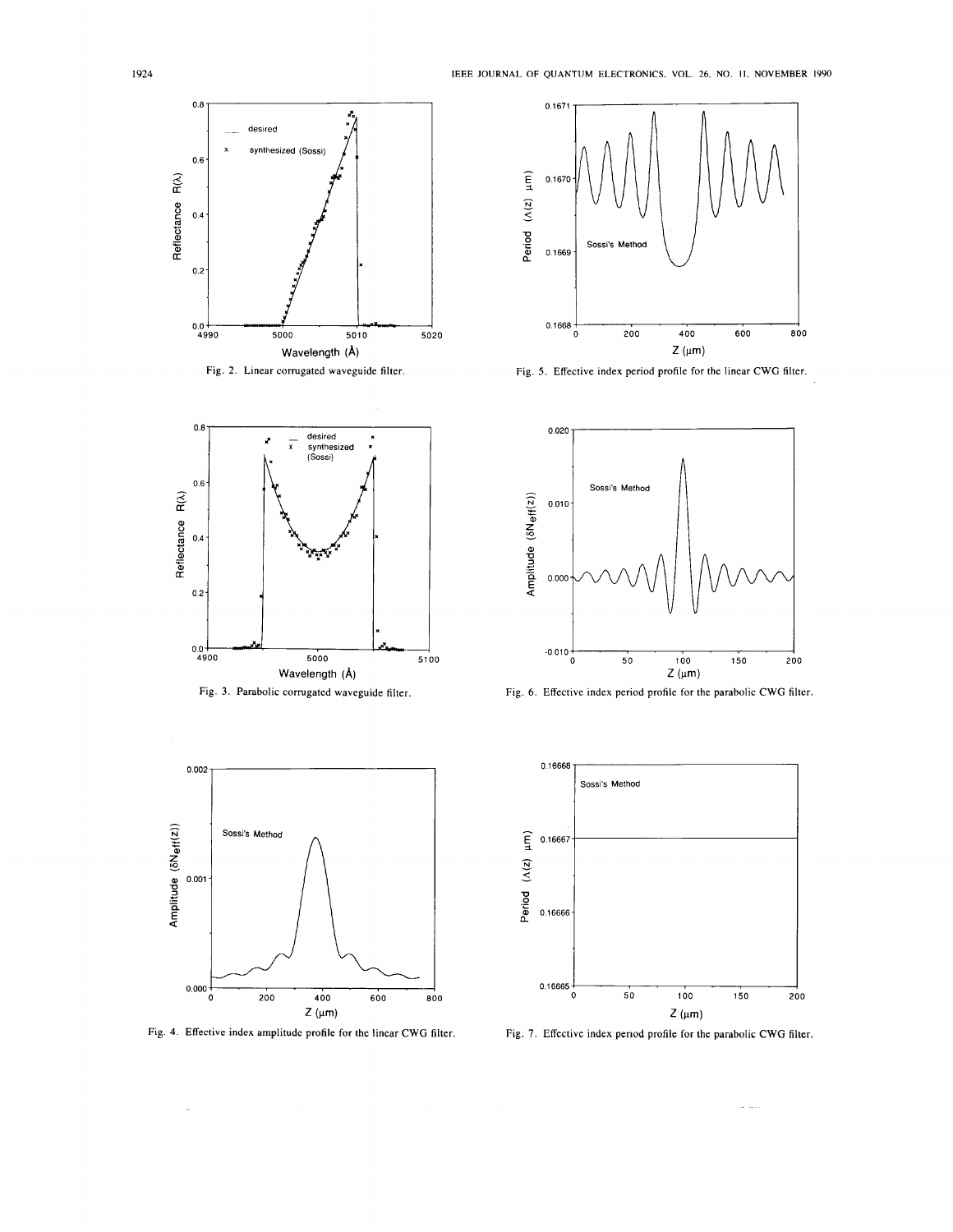paper indicates, however, that it's the optical thickness of a corrugation cycle, as opposed to its physical thickness,  $\Lambda(z)$ , which is the important quantity. The optical thickness,  $OT(z)$ , is defined as the average effective index of a cycle times its physical thickness. For effective index variations of the form given by **(4.4),** the average effective index  $N_0$  is constant. Thus,  $OT(z)$  is controlled solely through  $\Lambda(z)$  as indicated by the equation below:

$$
OT(z) = N_0 \Lambda(z). \tag{5.2}
$$

In practice, however, the waveguide corrugation is fabricated by etching into the top surface of the guiding layer through a metal patterning mask. **As** a result, one half of each corrugation cycle has the uncorrugated film/coverplate interface as its upper boundary. Thus, if the corrugation depth is not constant in  $z$ , then the average effective index is also a function of *z.* In this case, the effective index and the optical thickness profiles are given by

$$
N_{\text{eff}}(z) = N_{\text{av}}(z) + \delta N_{\text{eff}}(z)
$$
  

$$
OT(z) = N_{\text{av}}(z) \Lambda(z).
$$
 (5.3)

The implications of (5.3) and **(5.4)** are mixed as far as fabrication is concerned. On the positive side they allow the required optical thickness profile to be easily realized through control of the corrugation depth, while maintaining a fixed physical thickness for each corrugation cycle. This point is important, because the required optical thickness variations are simply too small to be realized through changes in physical thickness alone (see Fig. *5).*  On the negative side, the corrugation depth profile affects both  $\delta N_{\text{eff}}(z)$  and optical thickness simultaneously. Thus, these two parameters cannot be controlled independently. The fabrication of almost-periodic waveguide filters may require a several step process. First, the physical height of the uncorrugated guiding layer is slowly tapered. This tapering can be accomplished by etching the waveguide surface through a computer controlled movable slit. Second, a metal submicron periodic mask is created on the surface of the waveguide using holographic exposure techniques on photoresist, followed by metal evaporation. Finally, the periodic pattern is etched into the guiding layer, with an etch depth which depends on position z. This *z* dependence can be realized using either the slit approach discussed above or focused ion beam etching. By choosing the waveguide taper function and the etch (depth) profile properly,  $\delta N_{\text{eff}}(z)$  and  $OT(z)$  can be controlled separately as needed.

# VI. COMPARISON WITH OTHER DESIGN TECHNIQUES

In this section, our design results are compared with those obtained using 1) the first Born approximation Fourier-transform method  $[(3.10)$  and  $(4.13)]$ , 2) the nonlinear renormalization Fourier-transform method] (3.12) and **(4.13)],** and 3) the exact **Gel'fand-Levitan-Marchenko**  technique for two-component scattering systems.

Figs. 8 and 9 show the results of a "linear" filter design based on the first Born approximation and the non-



**Fig. 9. Linear corrugated waveguide filter.** 

linear renormalization Fourier -transform methods, respectively. The first Born approximation is known to be inaccurate when the reflection coefficient is large. Thus, as Fig. **8** indicates, the first Born approximation method compares unfavorably with Sossi's technique. Fig. 9 indicates, however, that nonlinear renormalization and **Sos**si's method yield results of comparable accuracy. This is not surprising, since the  $f(k)$  functions given by (3.11) and (3.12) are nearly identical as Table I indicates. Finally, note that the nonlinear renormalization approach has the advantage of being able to include the phase of the reflection coefficient in the design process.

The Gel' fand-Levitan-Marchenko technique **is** an exact method for waveguide filter design. The detailed theory of this method can be found in **[18]** and **[37]** and will not be repeated here. In the following discussion we wish only to outline the general approach, indicate its complexity, and apply it to the design of the "linear" filter described in Section V.

Propagation through corrugated waveguide filters can be modeled by the following pair of coupled-mode equa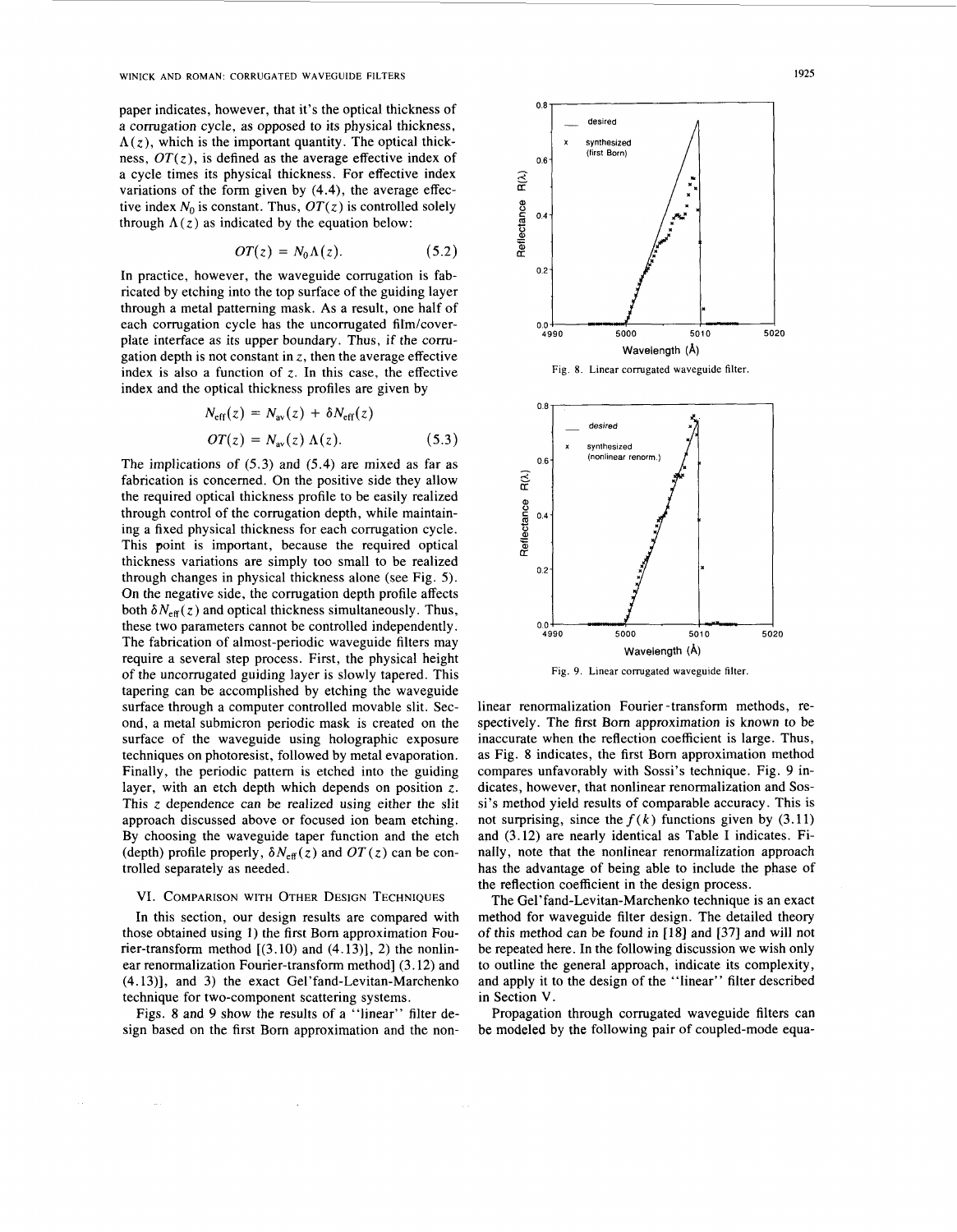1926 IEEE JOURNAL OF QUANTUM ELECTRONICS. VOL. *26,* NO. 11. NOVEMBER 1990

TABLE **<sup>I</sup>** ACCURACY OF THE APPROXIMATION  $\tanh^{-1}[r] \approx$  $[0.5(1/T - T)]^{1/2}$ 

| $\mathbf{r}$ | $\tanh^{-1}(r)$ | $[0.5(1/T - T)]^{1/2}$ | $-G(-\kappa_n^*) d_{2n}^*(z) \exp(-\kappa_n^* z)$ . (6.4)                                                         |
|--------------|-----------------|------------------------|-------------------------------------------------------------------------------------------------------------------|
| $\Omega$     | $\bf{0}$        | 0                      | We have applied the above GLM technique to the "lin-                                                              |
| 0.100        | 0.100           | 0.100                  | ear" filter described in Section V. We start by observing                                                         |
| 0.200        | 0.203           | 0.202                  | that                                                                                                              |
| 0.300        | 0.309           | 0.307                  |                                                                                                                   |
| 0.400        | 0.423           | 0.423                  |                                                                                                                   |
| 0.500        | 0.549           | 0.540                  | $\delta(\lambda) \approx -\left[\frac{d\delta(\lambda)}{d\lambda}\right]_{\lambda=\lambda_0} (\lambda-\lambda_0)$ |
| 0.600        | 0.692           | 0.679                  | (6.5)                                                                                                             |
| 0.700        | 0.866           | 0.852                  | $= \frac{2\pi}{\lambda_0^2} N(\lambda_0) (\lambda - \lambda_0)$                                                   |
| 0.800        | 1.095           | 1.099                  |                                                                                                                   |
| 0.900        | 1.467           | 1.593                  |                                                                                                                   |
| 1.000        | $\infty$        | $\infty$               |                                                                                                                   |

tions [25]

$$
\frac{dB(z)}{dz} + i\delta(\lambda) B(z) = q(z) A(z) \qquad (6.1)
$$

$$
\frac{dA(z)}{dz} - i\delta(\lambda) A(z) = q^*(z) B(z) \qquad (6.2)
$$

where  $B(z)$  is the electric field amplitudes of the forwardpropagating mode.  $A(z)$  represents the electric field amplitude of the backward-propagating mode.  $\beta(\lambda)$  is the propagating constant of the mode in the uncorrugated guide.  $\delta(\lambda) = \beta(\lambda_0) - \beta(\lambda)$ , where  $\lambda_0$  is some fixed reference wavelength lying within the bandwidth of the filter, and  $q(z) = a(z) e^{i\gamma(z)}$  is the coupling coefficient of the corrugation.

The filter design problem reduces to determining  $q(z)$ given the reflection coefficient  $A(0)/B(0)$  depending upon  $\delta$ . When the reflection coefficient  $r(\delta)$  can be written as a rational function of  $\delta$  (and when several other conditions described in [18] are satisfied) it is possible to determine  $q(z)$  exactly by solving sets of simultaneous linear equations [18]. The procedure is as follows. First, let  $u = -i\delta$  and express  $r(u)$  as a rational function  $G(u)$  $= P(u)/Q(u)$  where  $Q(u)$  is a polynomial of order N and  $P(u)$  is a polynomial of order  $N - 1$  or less. Second, find the *N* roots of  $Q(u)$  in the complex plane and denote them by  $\rho_1$ ,  $\rho_2$ ,  $\cdots$ ,  $\rho_N$ . Third, form the polynomial  $F(u) = Q(u) Q^*(-u^*) - P(u) P^*(-u^*)$ , and find the 2N roots of  $P(u)$  in the complex plane. Denote Fourth, solve the following system of  $2N$  simultaneous linear equations these roots by  $\kappa_1, \kappa_2, \cdots, \kappa_N, \kappa_1^*, -\kappa_2^*, \cdots, -\kappa_N^*$ .

$$
\sum_{n=1}^{N} \left\{ \frac{1}{G(\kappa_m)} \frac{\exp(-\kappa_m z)}{\rho_n - \kappa_m} \begin{bmatrix} d_{1,m}(z) \\ d_{2,m}(z) \end{bmatrix} - \frac{\exp(\kappa_m^* z)}{\rho_n + \kappa_m^*} \begin{bmatrix} d_{2,m}^*(z) \\ d_{1,m}^*(z) \end{bmatrix} \right\} = \begin{bmatrix} 1 \\ 0 \end{bmatrix}
$$
  
where  $n = 1, \dots, N$  (6.3)

for values of *z* measured along the corrugated waveguide structure. Fifth, compute the coupling coefficient using (6.4) below.

$$
q(z) = 2 \sum_{n=1}^{N} d_{1,n}(z) \exp (\kappa_n z)
$$
  
-  $G(-\kappa_n^*) d_{2,n}^*(z) \exp (-\kappa_n^* z).$  (6.4)

$$
\delta(\lambda) \approx -\left[\frac{d\delta(\lambda)}{d\lambda}\right]_{\lambda=\lambda_0} (\lambda-\lambda_0) \tag{6.5}
$$

$$
= \frac{2\pi}{\lambda_0^2} N(\lambda_0) (\lambda - \lambda_0)
$$

$$
- \frac{2\pi}{\lambda_0} \left[ \frac{dN(\lambda)}{d\lambda} \right]_{\lambda = \lambda_0} (\lambda - \lambda_0) \quad (6.6)
$$

$$
\approx \frac{2\pi}{\lambda_0^2} N(\lambda_0) (\lambda - \lambda_0) \tag{6.7}
$$

where  $N(\lambda)$  is the effective index of the uncorrugated waveguide at wavelength  $\lambda$ . In our design we choose  $\lambda_0$  $= 0.5005 \mu m, N(\lambda_0) = 1.5$ , and used (6.7) to determine  $\delta(\lambda)$ . The reflection coefficient of the filter was defined by

$$
r(\lambda) = \begin{cases} \left[350(\lambda - 0.5000) + 0.35\right]^{1/2} \\ 0.5000 \ \mu \text{m} \le \lambda < 0.5010 \ \mu \text{m} \quad (6.8) \\ 0 & \text{elsewhere.} \end{cases}
$$

A fifth order, polynomial, least squares fit to  $r(\delta)$  was performed over the wavelength range between 0.5000 and  $0.5010 \mu m$  (i.e.,  $-0.01883 \le \delta \le 0.01883$ ). The result is

$$
r(\delta) \approx P(\delta) = 9.354e07\delta^5 - 1.342e06\delta^4
$$
  
- 1.8839e04\delta^3 + 19.168\delta^2 + 17.598\delta  
+ 0.60691. (6.9)

The denominator function  $Q(\delta)$  was chosen to be a sixth order Butterworth filter with cut-off at  $\delta = 0.01883$ . This Butterworth filter effectively drives  $G(\lambda)$  to zero for wavelengths lying outside the region between 0.5000 to  $0.5010 \mu m$ . [Fig.](#page-9-0) 10 shows a plot of the desired corrugated waveguide filter reflectance  $|r(\lambda)|^2$  and the corresponding rational approximation  $P(\lambda)/Q(\lambda)$  described above.

The coupling coefficient  $q(z)$  was computed using (6.3) and (6.4) for *z* sampled every 1.5  $\mu$ m, up to a total filter length of 750  $\mu$ m. This calculation took approximately 10 minutes to complete on a MacIIx personal computer. The filter reflection coefficient was then reconstructed by numerically integrating the pair of coupled-mode equations  $(6.1)$  and  $(6.2)$ . The reconstructed result is shown in [Fig.](#page-9-0) [10,](#page-9-0) and is nearly identical to the rational reflection coefficient fit. Since the GLM technique is exact, the fit would have been perfect had the length of the filter not been truncated. Figs. 11 and 12 show the amplitude,  $\delta N_{\text{eff}}(z)$ and the period  $\Lambda(z)$  of the waveguide filter corresponding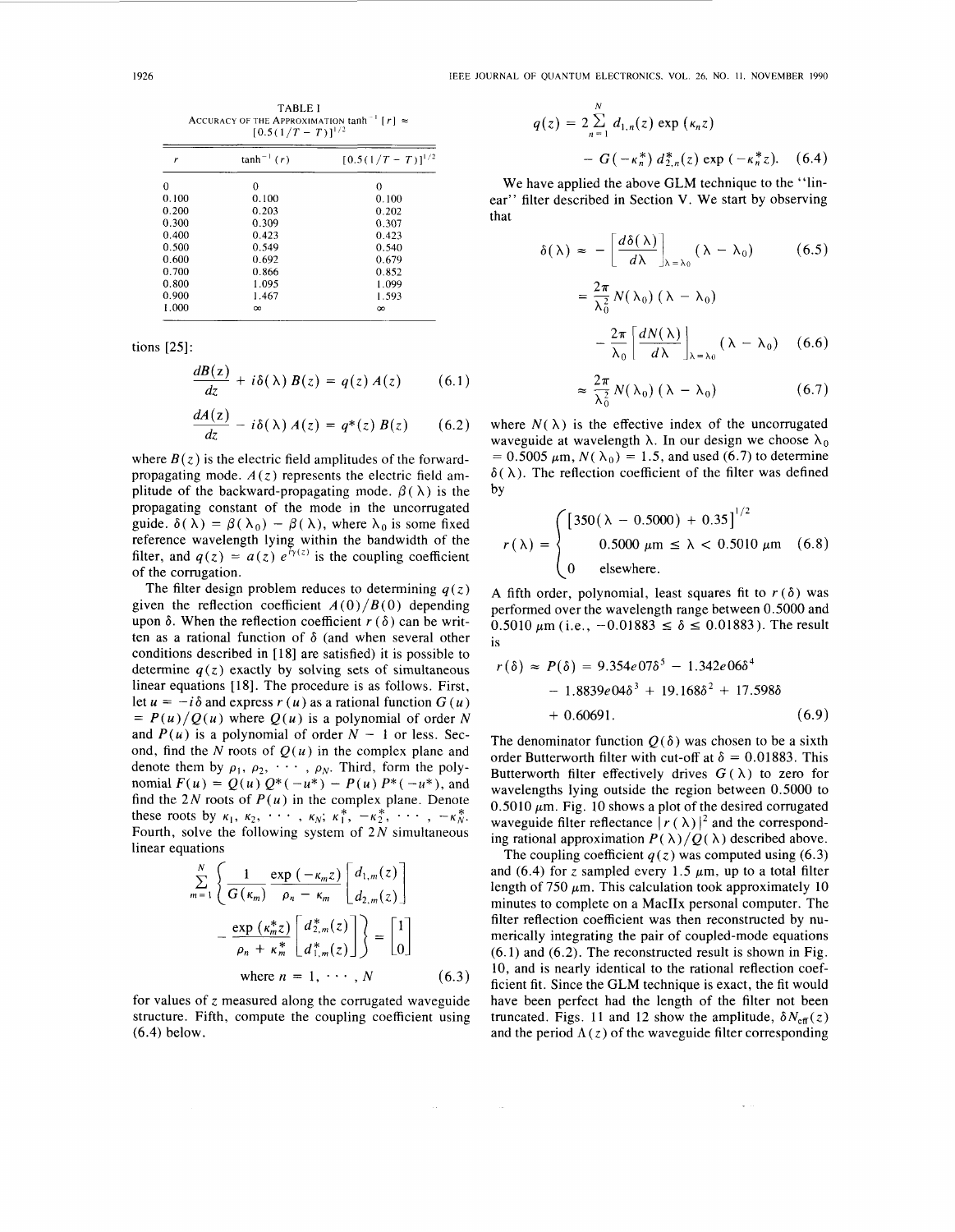<span id="page-9-0"></span>

Fig. 10. Linear corrugated waveguide filter.



Fig. 11, Effective index amplitude profile for the linear CWG filter



**Fig.** 12. Effective index period profile for the linear CWG filter.

to the coupling coefficient  $q(z)$ . The plots were generated using the following relationships [25].

$$
N(z) = N_0 + \delta N_{\rm eff}(z) \cos \left(\frac{2\pi}{\lambda} 2N_0 z + \gamma(z)\right)
$$
\n(6.10)

$$
\Lambda(z) = \frac{1}{\frac{2N_0}{\lambda_0} + \frac{1}{2\pi} \frac{d\gamma(z)}{dz}}
$$
(6.11)

$$
\delta N_{\rm eff}(z) \approx N_0 a(z) \Lambda(z)/2 \tag{6.12}
$$

with  $\lambda_0 = 0.5005 \mu m$  and  $N_0 = 1.5$ .

Note that the GLM technique described above is not truly exact, since its accuracy is limited by the rational polynomial fit to the reflection coefficient. Of course, the fit error can be made arbitrarily small, but only at the expense of increasing the number of design computations. **As** *N* gets large, numerical problems may also occur. For the examples studied in this paper, the GLM technique performed no better than the simpler Fourier-transform method.

# VII. CONCLUSION

Coupling between forward- and backward-propagating modes of a thin film waveguide can be accomplished by corrugating the surface of the guide. The strength of the coupling interaction is a function of both the wavelength *h* and the surface corrugation. The reflection coefficient  $r(\lambda)$  defined as the ratio of the complex amplitudes of the backward to the forward-propagating guided modes, specifies the filter. The goal of corrugated waveguide filter design is to determine the needed surface corrugation given an  $r(\lambda)$ . The resulting corrugation is generally nonperiodic.

In this paper a new filter design technique has been developed for surface-corrugated waveguides. The technique is based on one-dimensional, Fourier-transform methods of inverse scattering theory and the effective index method for waveguide propagation. The approach is a direct extension of inverse scattering techniques previously applied to one-dimensional, dispersionless, dielectric media. The design method places only minor restrictions on the desired filter response. Furthermore, the design procedure is computationally fast, easy to implement, and numerically stable. The procedure is illustrated with two design examples. One of these designs has a parabolically-shaped reflectivity response  $|r(\lambda)|^2$  while the response shape of the other design is linear. In both cases, good results are obtained.

The design of surface corrugated waveguide filters may also be performed using the **Gel'fand-Levitan-Marchenko**  inverse scattering method for two component systems. In principle, this design method is exact when the reflection coefficient is in the form of a rational polynomial func-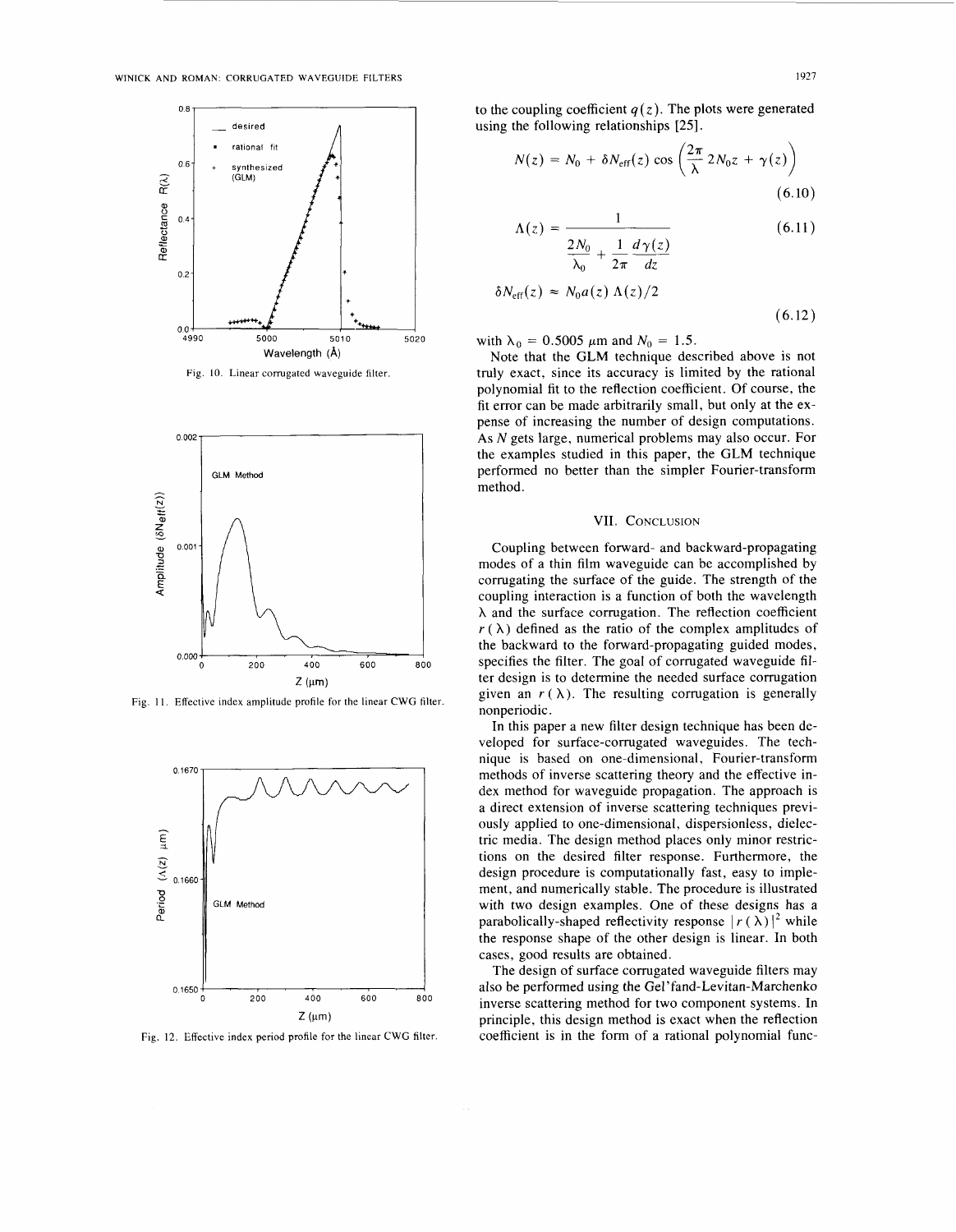tion. Since this condition is usually not satisfied, the GLM technique is inexact in practice. The accuracy of the technique is no better than one's ability to fit a rational polynomial function to the reflection coefficient data. Furthermore, this fit can only be improved by increasing the degree of the polynomials, which in turn, increases the number of computations required to perform the design. The examples considered in this paper indicate that the simpler Fourier-transform method can often produce adequate designs with much less computations.

### **APPENDIX**

In this appendix, **(2.23)** and **(2.24)** of Section **I1** are derived. These two equations relate the incremental change in waveguide effective index to an incremental change in either wavelength or corrugation height.

The derivation of **(2.24)** begins with the dispersion relationship, given below, for the TE modes of a waveguide **1251** 

$$
V[1-b]^{1/2} = \tan^{-1} [b/(1-b)]^{1/2}
$$
  
+  $\tan^{-1} [(b+a)/(1-b)]^{1/2}$  (A.1)

where

$$
V(z) = \frac{2\pi}{\lambda} h(z) [n_f^2 - n_s^2]^{1/2}
$$
 (A.2)

$$
N_{\rm eff}(z) = \beta(z) \left(2\pi/\lambda\right)^{-1} \tag{A.3}
$$

$$
b(z) = (N_{\text{eff}}^2(z) - n_s^2)/(n_f^2 - n_s^2) \qquad (A.4)
$$

$$
a = (n_s^2 - n_c^2)/(n_f^2 - n_s^2). \hspace{1cm} (A.5)
$$

Differentiating both sides of  $(A.1)$  with respect to h yields

$$
\frac{dV}{dh} \left[ 1 - b \right]^{1/2} - \frac{1}{2} V \frac{db}{dh} \frac{1}{\left[ 1 - b \right]^{1/2}}
$$
\n
$$
= \frac{1}{1 + \frac{b + a}{1 - b}} \frac{1}{2} \left( \frac{1 - b}{b + a} \right)^{1/2} \frac{(1 - b) + (b + a)}{(1 - b)^2} \frac{db}{dh}
$$
\n
$$
+ \frac{1}{1 + \frac{b}{1 - b}} \frac{1}{2} \left( \frac{1 - b}{b} \right)^{1/2} \frac{(1 - b) + b}{(1 - b)^2} \frac{db}{dh}
$$
\n
$$
= \frac{1}{2} \frac{1}{\left[ 1 - b \right]^{1/2}} \left( \frac{1}{b^{1/2}} + \frac{1}{(b + a)^{1/2}} \right) \frac{db}{dh}. \quad (A.6)
$$

It follows from (A.2)–(A.4) that  
\n
$$
\frac{dV}{dh} = \frac{2\pi}{\lambda} [n_f^2 - n_s^2]^{1/2}
$$
\n(A.7)

$$
\frac{dN_{\rm eff}}{db} = \frac{(n_f^2 - n_s^2)}{2N_{\rm eff}}\tag{A.8}
$$

$$
1 - b = \frac{n_f^2 - N_{\text{eff}}^2}{n_f^2 - n_s^2}.
$$
 (A.9)

Multiplying both sides of  $(A.6)$  by  $[1 - b]^{1/2}$   $(dh)$  $(dN_{\text{eff}}/db)$  and then using  $(A.7)-(A.9)$  yields

$$
\frac{n_f^2 - N_{\text{eff}}^2}{N_{\text{eff}}} dh = \frac{\left(V + b^{-1/2} + (b + a)^{-1/2}\right)}{\frac{2\pi}{\lambda} \left[n_f^2 - n_s^2\right]^{1/2}} dN_{\text{eff}}.
$$
\n(A.10)

It now follows from **(A. 10)** that

$$
\frac{dN_{\rm eff}(z)}{N_{\rm eff}(z)} = \frac{n_f^2 - N_{\rm eff}^2(z)}{N_{\rm eff}^2} \frac{dh(z)}{h_{\rm eff}(z)} \qquad (A.11)
$$

where the effective waveguide height  $h_{\text{eff}}(z)$  is given by  $[25]$ 

$$
h_{\text{eff}}(z) = \frac{\left(V + b^{-1/2} + \left(b + a\right)^{-1/2}\right)}{\frac{2\pi}{\lambda} \left[n_f^2 - n_s^2\right]^{1/2}}.
$$
 (A.12)

This establishes the desired result since **(2.24)** and **(A. 11)**  are identical.

The derivation of **(2.23)** proceeds in a similar manner. The dispersion relationship **(A. 1)** is differentiated with respect to  $\lambda$  to yield

$$
-\frac{1}{\lambda}V[1-b]^{1/2} - \frac{1}{2}V\frac{db}{d\lambda}\frac{1}{[1-b]^{1/2}}
$$
  
= 
$$
\frac{1}{2}\frac{1}{[1-b]^{1/2}}(b^{-1/2} + (b+a)^{-1/2})\frac{db}{d\lambda}.
$$
 (A.13)

Multiplying both sides of  $(A.13)$  by  $[1 - b]^{1/2}$  $(dN_{\text{eff}}/db)$ , and then using  $(A.8)$ ,  $(A.9)$ , and  $(A.12)$  produces the desired result

The desired result  
\n
$$
\frac{dN_{\text{eff}}(z)}{N_{\text{eff}}(z)} = \frac{-h(z)}{h_{\text{eff}}(z)} \frac{(n_f^2 - N_{\text{eff}}^2(z))}{N_{\text{eff}}^2(z)} \frac{d\lambda}{\lambda}.
$$
 (A.14)

#### **REFERENCES**

- **[l] A. Yariv and M. Nakamaura, "Periodic structures for integrated optics,"** *IEEE J. Quantum Electron.,* **vol. QE-13, pp. 233-253, Apr. 1977.**
- **[2] H. Kogelnik and C.** V. **Shank, "Coupled wave theory of distributed feedback lasers,"** *J. Appl. Phys.,* **vol. 43, pp. 2327-2335, May 1972.**
- **[3]** *G.* **I. Stegeman and C. J. Seaton, "Nonlinear integrated optics,"J.**  *Appl. phy.7..* **vol.** *58,* **pp. R57-R78, Dec. 1985.**
- **[4J S. Somekh and A. Yariv, "Phase-matchable nonlinear interactions in periodic thin films,"** *Appl. Phys. Lett.,* **vol. 21, pp. 140-141, Aug. 1972.**
- *[5]* **B. U. Chen, C. C. Ghizoni, and C. L. Tang, "Phase-matched second harmonic generation in solid thin films using modulation of the nonlinear susceptibilities,"** *Appl. Phys. Lett.,* **vol. 28, pp. 651-653, June 1976.**
- **[6] J. P. van der Ziel, M. Llegems, D.** W. **Foy, and R. M. Mikulyak,**  "Phase-matched second harmonic generation in a periodic GaAs<br>waveguide," Appl. Phys. Lett., vol. 29, pp. 775-777, Dec. 1976.<br>[7] M. L. Dakss, L. Kuhn, P. F. Heidrich, and B. A. Scott, "Grating
- coupler for efficient excitation of optical guided waves in thin films, *Appl. Phys. Lett.,* **vol. 16, pp. 523-525, June 1970.**
- **[8] D. C. Flanders, H. Kogelnik, R.** V. **Schmidt, and C.** V. **Shank, "Grating filters for thin-film optical waveguides,"** *Appl. Phys. Lett.* , **vol. 24, pp. 194-196, Feb. 1974.**